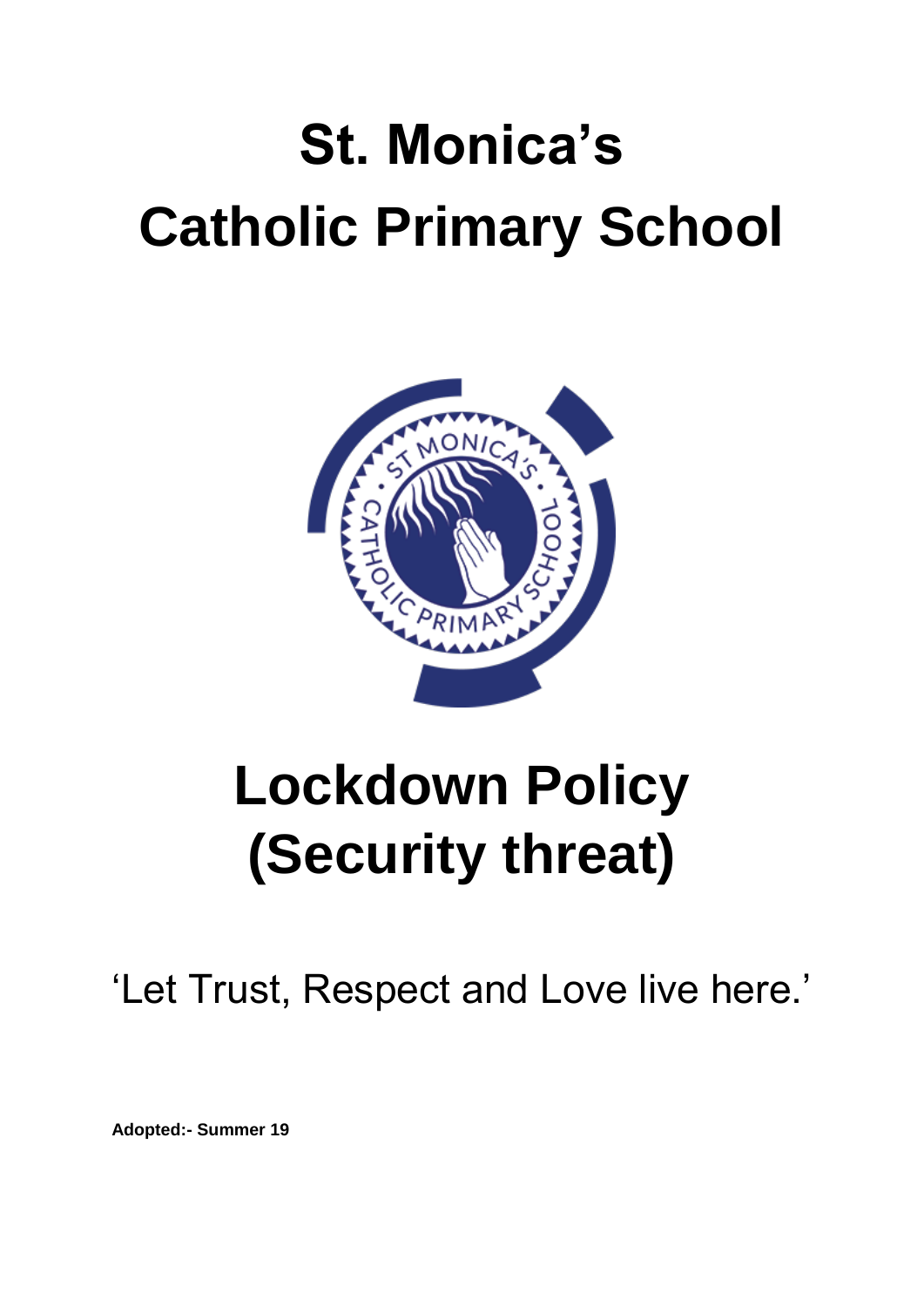### **St Monica's Catholic Primary School Lock Down Policy and Procedures**

# **Philosophy**

Every child is a unique gift from God with his or her own unique gifts.

At St. Monica's, we strive to ensure that all children are offered the opportunity to develop to their full potential in individual, educational, moral, intellectual and spiritual needs.

Our school aims to be a living community of work and prayer.

St Monica's Catholic Primary School is committed to the health and safety of its members and will take action to safeguard their well-being.

### **Rationale**

As part of our Health and Safety policies and procedures, the school has a Lock Down Policy. On very rare occasions, it may be necessary to seal off the school so that it cannot be entered from the outside. This will ensure that pupils, staff and visitors are safe in situations where there is a hazard in the school grounds or outside the school in the near vicinity.

A lockdown is implemented when there are serious security risks for the premises due to, for example, nearby chemical spillage, proximity of dangerous dogs, serious weather conditions or attempted access by unauthorised persons intent on causing harm/damage.

### **Notification of Lockdown**

Staff will be notified that lock down procedures are to take place immediately on hearing X5 10 second bursts of the school bell.

Procedures:

Follow the CLOSE procedure:

**C**lose all windows and doors

**L**ock up

**O**ut of sight and minimise movement

**S**tay silent and avoid drawing attention

**E**ndure - be aware you may be in lock down for some time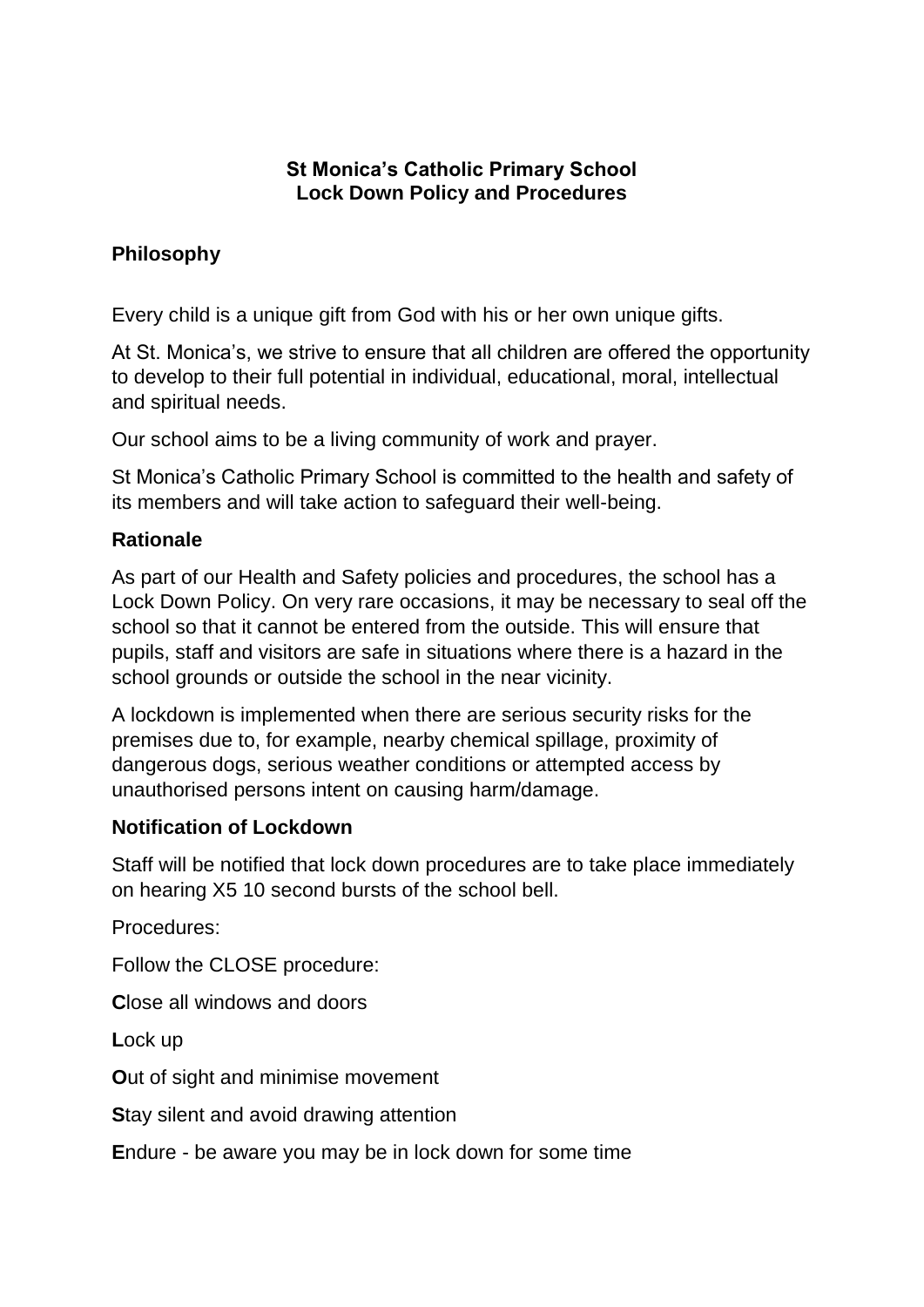1. The above signal will activate a process of children being ushered into the school building as quickly as possible and the locking of the school's classrooms, offices, connecting doors and all outside doors/ shutters where it is possible to remain safe.

2. At the given signal, the children remain in the room they are in and the staff will ensure the windows and doors are closed/locked and screened where possible and children are positioned away from possible sightlines from external windows/doors. Lights, Smart boards and computer monitors to be turned off. Mobile phones are put on silent mode.

3. Children or staff not in class for any reason will proceed to the nearest occupied classroom and remain with that class and class teacher e.g. children using toilets when lockdown procedure is engaged.

4. If practicable, staff should notify the reception by phone that they have entered lock down and identify those children not accounted for.

# **NO ONE SHOULD MOVE ABOUT THE SCHOOL**

5. Staff to support children in keeping calm and quiet.

6. Staff to remain in lock down positions until informed by key staff e.g. Senior Management Team, Chair of Governors or Office Staff in person that there is an all clear.

7. As soon as possible after the lock down, teachers return to their classrooms and conduct a register and notify the reception immediately of any pupils not accounted for.

# **Staff Roles**

1. School office staff to ensure that the office is locked and police called if necessary.

2. The Head or Site Supervisor locks the school's front doors and entrances.

3. Individual teachers/ TAs lock/close classroom door(s) and windows. Nearest adult to check exit doors.

### **Communication with parents**

If necessary, parents will be notified as soon as it is practical to do so via the school's established communication network.

Parents will be told: '...the school is in a full lockdown situation. During this period the switchboard and entrances will be un-manned, external doors locked and nobody allowed in or out…'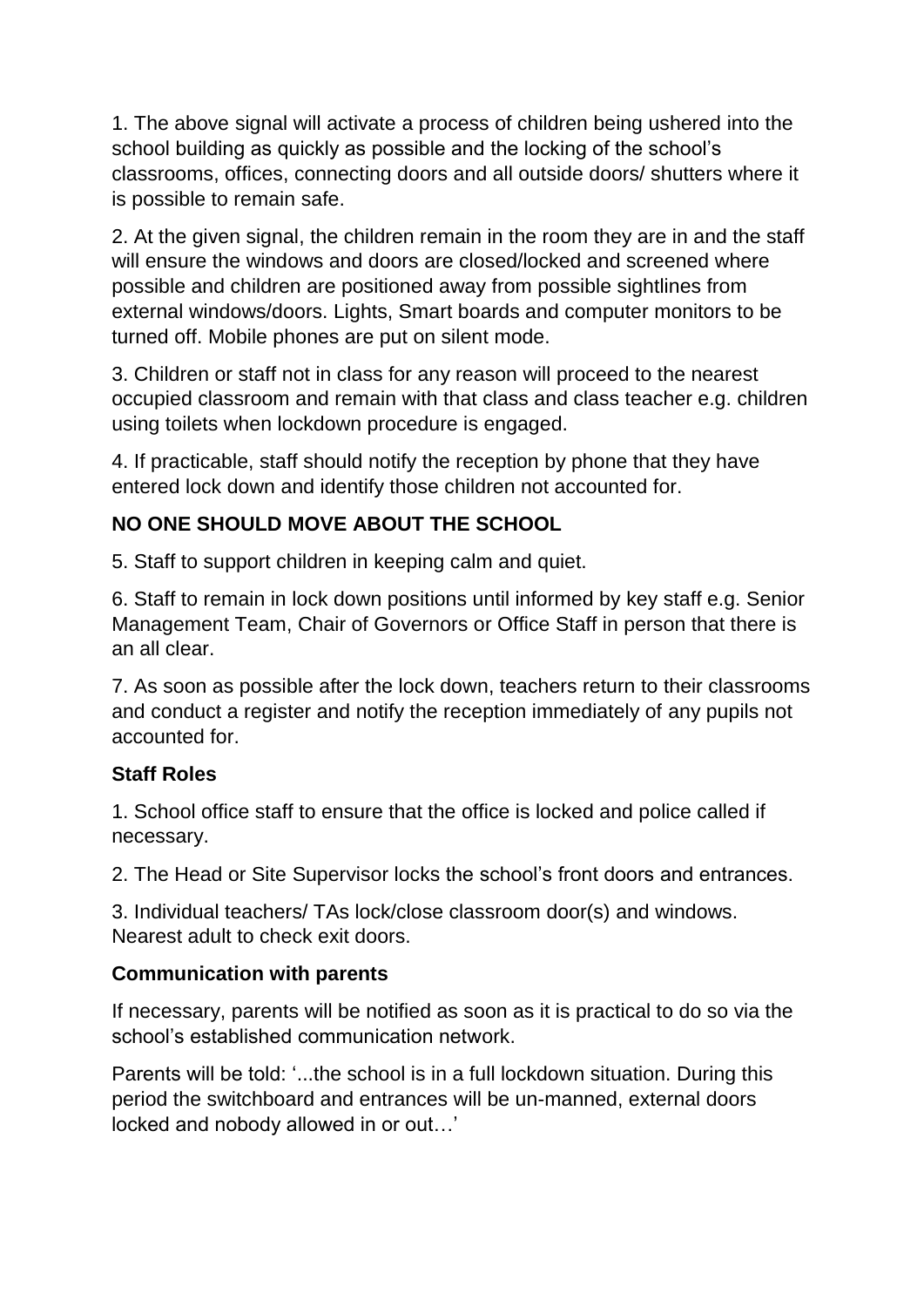Depending on the type and severity of the incident, parents may be asked NOT to collect their children from school as it may put them and their child at risk.

Pupils will not be released to parents during a lock down.

Parents will be asked not to call school as this may tie up emergency lines.

If the end of the day is extended due to the lock down, parents will be notified and will receive information about the time and place pupils can be picked up from office staff or emergency services.

A letter to parents will be sent home on the nearest possible day following any serious incident to inform parents of the context of the lockdown and to encourage parents to reinforce with their children the importance of following procedures in these very rare circumstances.

# **Lock down drills**

Lock down practices will take place at least once a year.Monitoring of practices will take place and staff debriefed for positive reinforcement or to identify required improvements.

**Review** This policy and procedures will be reviewed annually as a part of the School's Health and Safety procedures.

Date adopted by Governors:-